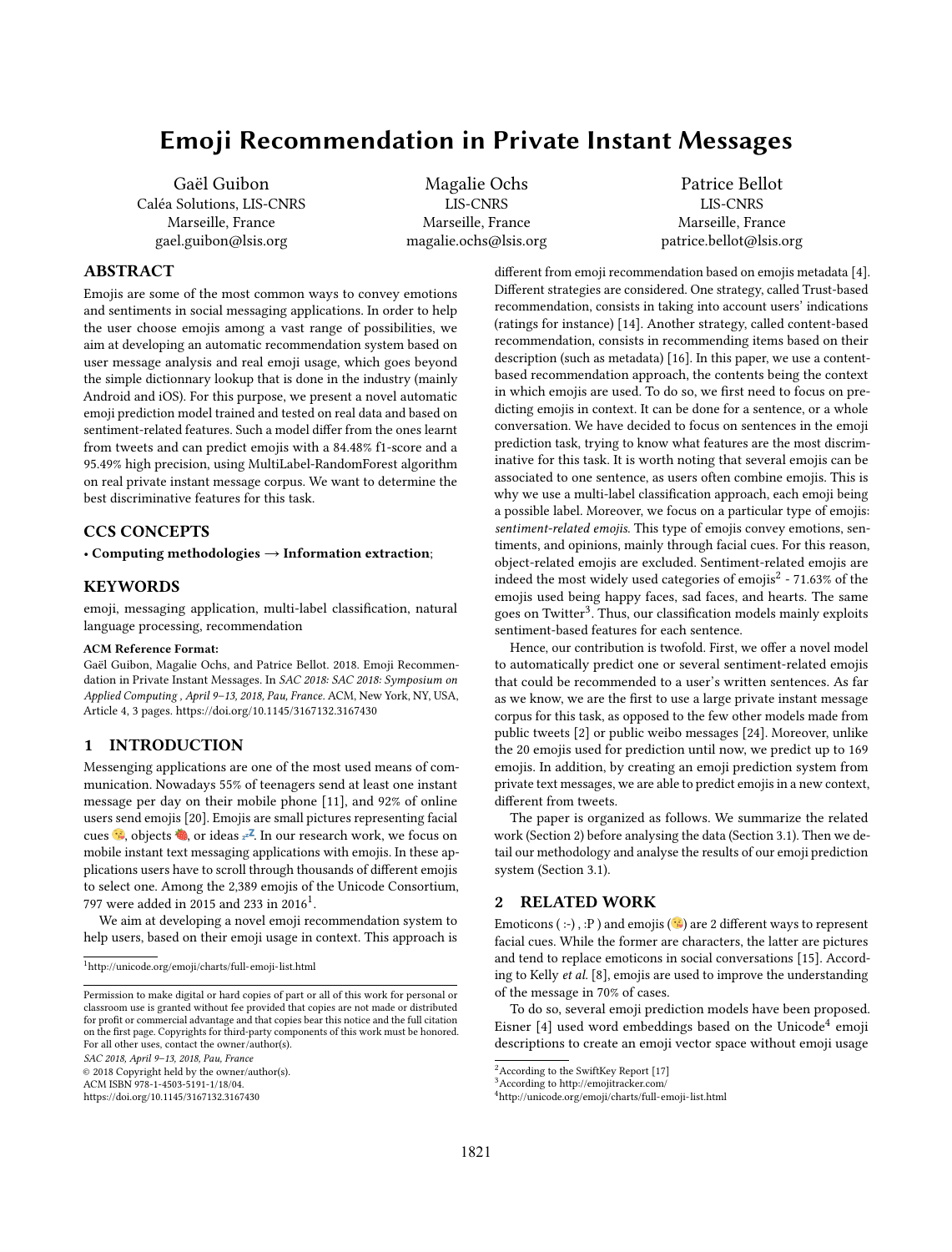contexts. They evaluate their model through a multi-label classification of emoji descriptions and obtained 85% accuracy while predicting one emoji for several keywords. Also, Xie [\[24\]](#page-2-11) used neu-ral networks trained on Weibo<sup>[5](#page-1-2)</sup> and predicted 10 possible emojis for conversations with 65% accuracy for the 3 mostly used emojis. Barbieri [\[2\]](#page-2-12) predicted the 20 most used emojis in tweets using LSTM [\[6\]](#page-2-13). The first two considered keywords and conversation, and the other papers did not directly considered emoji prediction in sentences, which is our main contribution in this paper. We predict up to 169 possible emojis, going beyond the 20 most used emojis.

Text classification by emojis, emotions [\[3\]](#page-2-14), or moods [\[13\]](#page-2-15) can be close to each other. For instance, Li [\[12\]](#page-2-16) did an emotion classification of blog messages using emotion-cause extraction (65% f1-score).

Our work differs by focusing on predicting emojis in sentences and by using several emojis, because users often choose several emojis for one sentence. Thus, we used a multi-label classification approach. Multi-label classification whose first aimed at associating domains to documents [\[18\]](#page-2-17), or classifying musics by emotions [\[22\]](#page-2-18), is a generalization of the classification task. Recent state-ofthe-art reviews [\[23,](#page-2-19) [25\]](#page-2-20) define two main approaches for multilabel classification: one by transformation and one by adaptation, respectively creating a binary classifier per label, each one being independent of the others [\[10\]](#page-2-21), or adapting existing classification algorithms, resulting into one classifier [\[7\]](#page-2-22).

In our work, we have a total of 169 possible emojis, so we prefered the adaptation approach for performance and computing time. The Multi-Label RandomForest algorithm was chosen, as it makes it possible to retrieve feature importance scores, and have a strong generalization capacity [\[19\]](#page-2-23) suited to small datasets.

# 3 EMOJI PREDICTION

# <span id="page-1-0"></span>3.1 Data Analysis

To train and validate the models, we used a new text message corpus retrieved within a messaging application $<sup>6</sup>$  $<sup>6</sup>$  $<sup>6</sup>$  upon acceptation from</sup> the users. The corpus is made of 9,700 sentences from 1,272 users, each sentence containing one or more emojis from 164 different emojis. The corpus is not topic filtered. The main caracteristics are described in Table [1.](#page-1-4) We automatically split the message into sentences using  $\mathrm{OpenNLP}^{7}$  $\mathrm{OpenNLP}^{7}$  $\mathrm{OpenNLP}^{7}$  [\[1\]](#page-2-24), and then filter them in order to only keep the sentences with emojis. A sentence is represented by its text along with the list of labels (i.e. emojis). For instance: ("I heard about the news, it is quite depressing.",  $\bullet$   $\bullet$ .

<span id="page-1-4"></span><span id="page-1-1"></span>

| 1,272                   | Words                                | 69,930         |
|-------------------------|--------------------------------------|----------------|
| 9,700                   | Emojis                               | 18,384         |
| 164                     | Emojis/Sentence                      | 1.9            |
| 7                       | Possible moods                       | 38             |
| 1,014                   | ssth <sup>*</sup> negative sentences | $\Omega$       |
|                         | Echo negative sentences              | 7,040          |
| Echo negative sentences |                                      |                |
|                         |                                      | 1,532<br>1.128 |

Table 1: Resource characteristics. \*ssth = SentiStrength

A corpus of sentiment-related emojis. A key characteristic of our approach is that we only used a corpus made of messages with

sentiment-related emojis. This means that emojis representing sentiments such as joy, fear or sadness, will be in our corpus, whereas the ones representing objects  $\bullet$  will not.

We identified 169 sentiment-related emojis based on their representation in the EmojiSentimentRanking (ESR) [\[9\]](#page-2-25), a polarity lexicon for emojis. The ESR gives 3 polarity scores for 751 emojis based on manually annotated tweets in context. From these scores we selected emojis that are sentiment-related. For instance,  $\bullet$  has a triplet negative;neutral;positive of {0.532 ; 0.108 ; 0.360}. This triplet includes this emoji as a sentiment-related one, because the neutral score is not the highest one. On the contrary, the emoji  $\star$  ({0.052 ; 0.545 ; 0.403}) was not selected as a sentiment-related emoji because of its neutral polarity score in the ESR.

Features used. In order to construct the prediction model, we have defined a set of features considering both textual elements and sentiment-related features. All the available features are the following. As textual features, we used bags of words or bags of characters, total word count, exclamation and interrogation marks and n-grams (up to 5-grams). As sentiment-related features, we used positive, negative, and neutral polarity scores from SentiStrength<sup>[8](#page-1-6)</sup> [\[21\]](#page-2-26), using the available model trained on MySpace comments and tweets, and from  $\mathop{\rm Echo}\nolimits^9$  $\mathop{\rm Echo}\nolimits^9$  [\[5\]](#page-2-27) trained on 9684 tweets. Another sentiment-related feature is the current mood selected by the user: users can choose between 38 moods and change it whenever they want. Hence, the current mood is attached to each message.

Token representation. Tokens can either be count vectors of words or characters gathered, then transformed using TF-IDF weighting scheme. Bags of characters can be really useful to deal with spelling variations and slang words without the need of a knowledge based or external lexicon.

In short, we used 9,700 sentences vectorized using TF-IDF on a bag of words/characters representation with computed features.

### <span id="page-1-9"></span>3.2 Methodology

Protocol. To predict emojis we used the ML-RandomForest algorithm[10](#page-1-8). Based on the empirical tests we conducted, we chose to use 20 trees with no depth limitation. Each model has been trained with the following methodology: 1) Preprocessing (tf-idf vectorization without stop words, and feature computation) 2) Cross validation (10 folds) 3) Classifier overall and per label evaluation.

Evaluation method. The evaluation was made from the average scores of each emoji. This means that we did not evaluate our classification as some powersets. Thus, in a sentence tagged with  $\bullet$  and  $\odot$ , each emoji will be considered separately. For instance, in our results, the accuracy, precision, and recall scores are the average score of each emoji with their frequency weight.

#### 3.3 Results Analysis

By applying the methodology (Section [3.2\)](#page-1-9) we obtained the results shown in Table [2.](#page-2-28) Higher scores (bold) are the ones resulting from sentiment-related features: the mood and the polarities from SentiStrength [\[21\]](#page-2-26). The average recall is even higher adding Echo [\[5\]](#page-2-27)

<span id="page-1-8"></span> $10$ <http://scikit-learn.org/>  $\,$ 

<span id="page-1-2"></span><sup>5</sup><http://www.weibo.com/>

<span id="page-1-3"></span><sup>6</sup>Mood Messenger. No SMS were retrieved, only instant messages

<span id="page-1-5"></span><sup>7</sup>We used the following model :<http://opennlp.sourceforge.net/models-1.5/>

<span id="page-1-6"></span><sup>8</sup><http://sentistrength.wlv.ac.uk/>

<span id="page-1-7"></span><sup>9</sup><https://github.com/OpenEdition/echo>